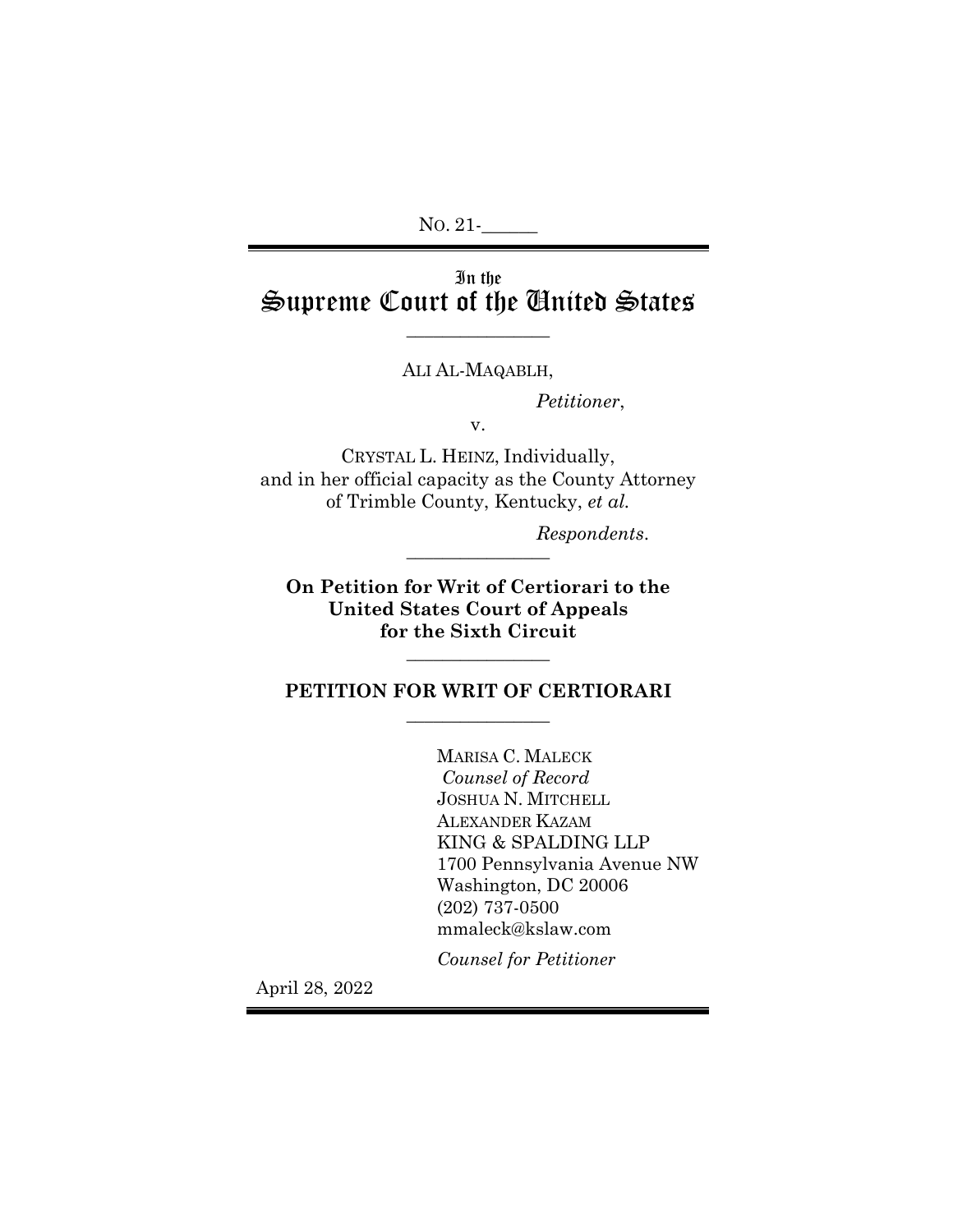## **QUESTION PRESENTED**

After Respondents' prosecution of Petitioner terminated without a conviction, Petitioner brought a claim against them under 42 U.S.C. § 1983 for malicious prosecution. The courts below rejected Petitioner's claim on the ground that the prosecution terminated in a manner that did not affirmatively indicate his innocence or demonstrate that a conviction had become improbable. In *Thompson v. Clark*, 142 S. Ct. 1332 (2022), this Court held that, to satisfy the favorable-termination requirement for a malicious-prosecution claim under § 1983, a plaintiff "need only show that his prosecution ended without a conviction." The sole question presented is whether the Sixth Circuit's decision should be vacated and remanded for reconsideration in light of *Thompson.*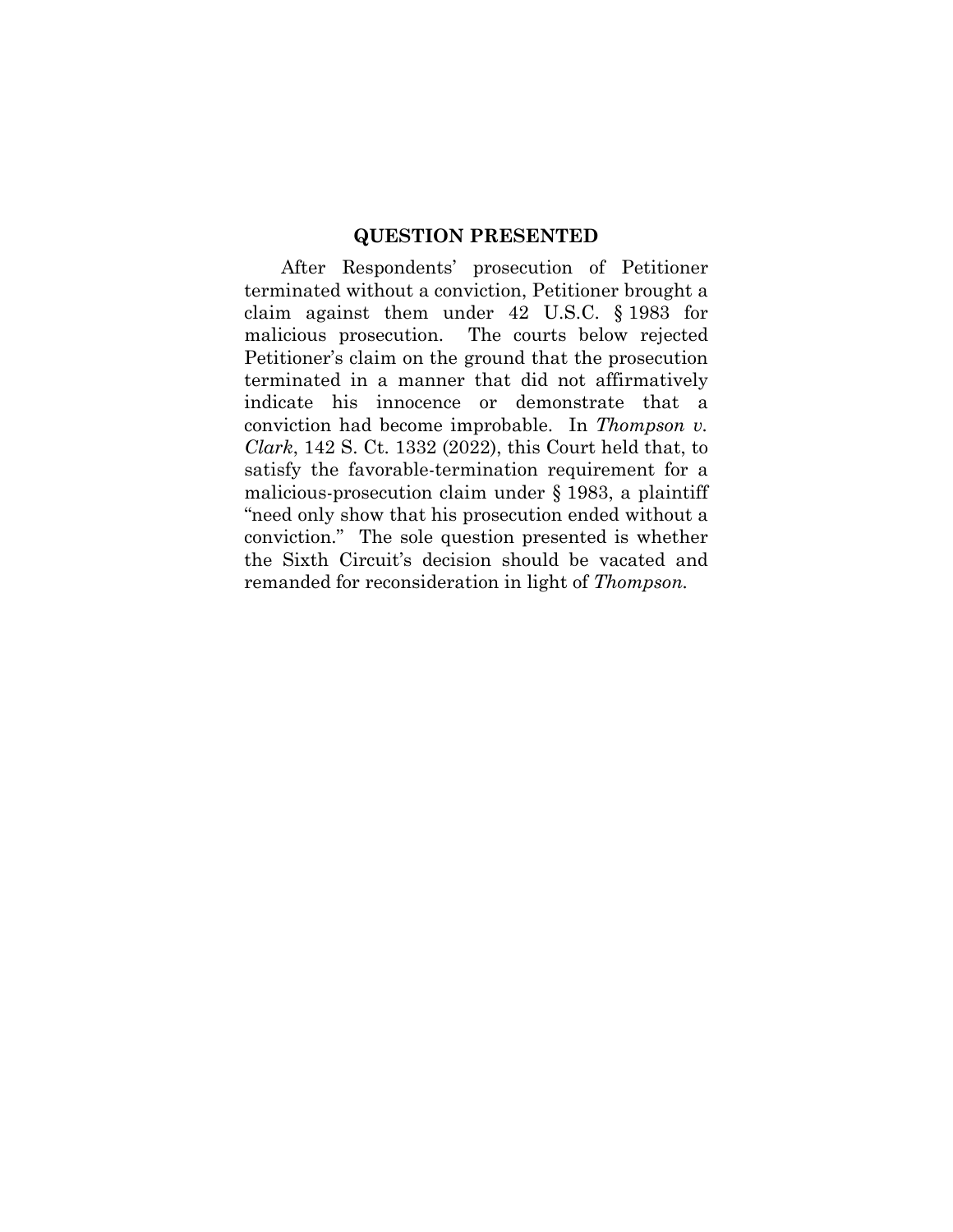## **PARTIES TO THE PROCEEDING**

## Petitioner Ali Al-Maqablh was appellant below.

Respondents Crystal L. Heinz; James Phelps; Kim Vittitow; Lindsey Jo Alley; David C. Trimble; Trimble County, Kentucky; Matt Whalen; Charles Ferris; Perry Russell Arnold; Jefferson County, Kentucky Sherriff Department; Two Unknown Sheriff Deputies; Trimble County, Kentucky Sherriff Department; Louisville Metro Corrections; Commonwealth of Kentucky; and Kentucky State Police were appellees below.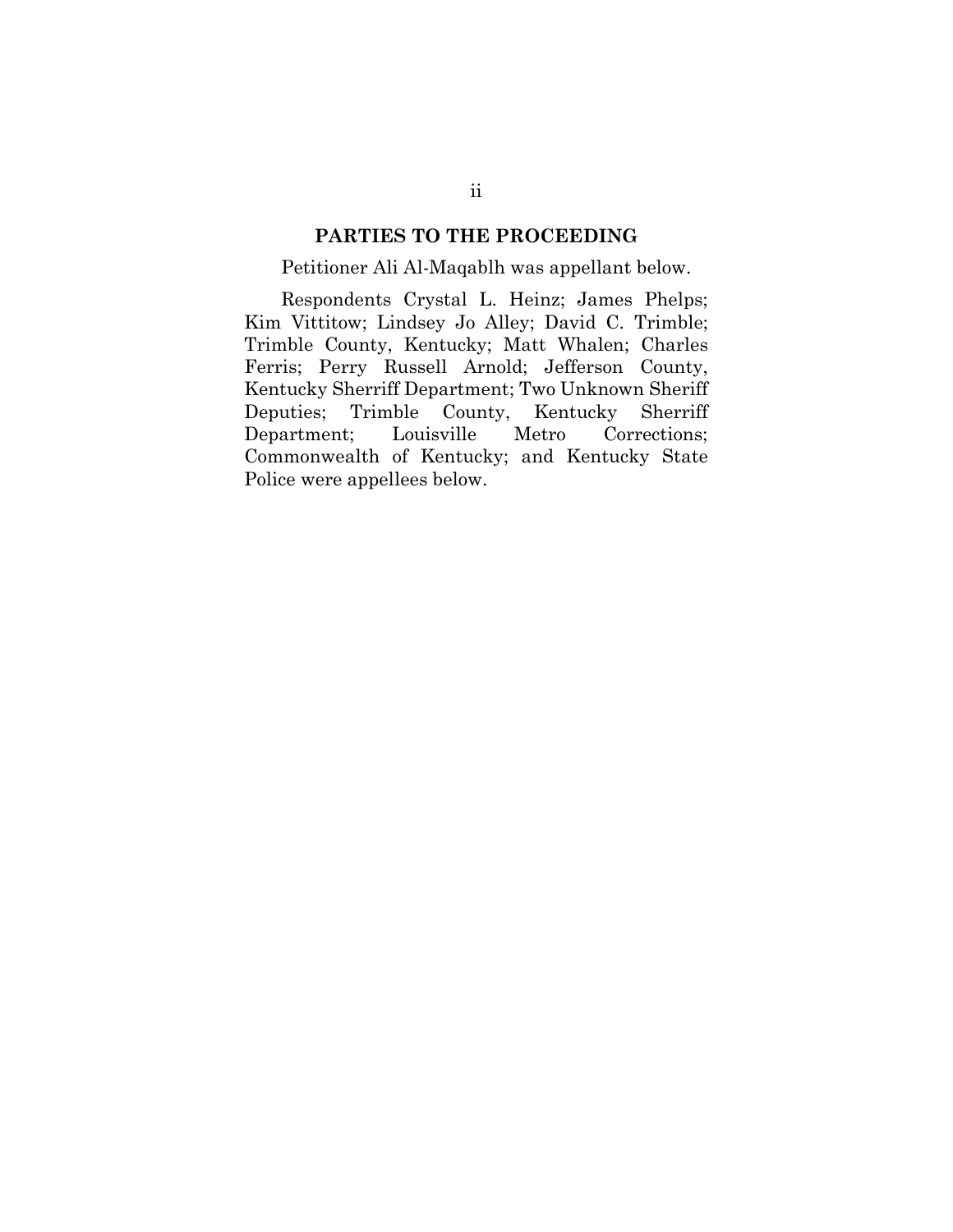## **RELATED PROCEEDINGS**

This case arises from the following proceedings in the United States District Court for the Western District of Kentucky and the United States Court of Appeals for the Sixth Circuit, listed here in reverse chronological order:

- *Al-Maqablh v. Heinz*, No. 19-5548 (6th Cir.). Judgment entered Jan. 4, 2022.
- *Al-Maqablh v. Heinz*, No. 16-cv-289 (W.D. Ky.). Judgment entered Apr. 15, 2019.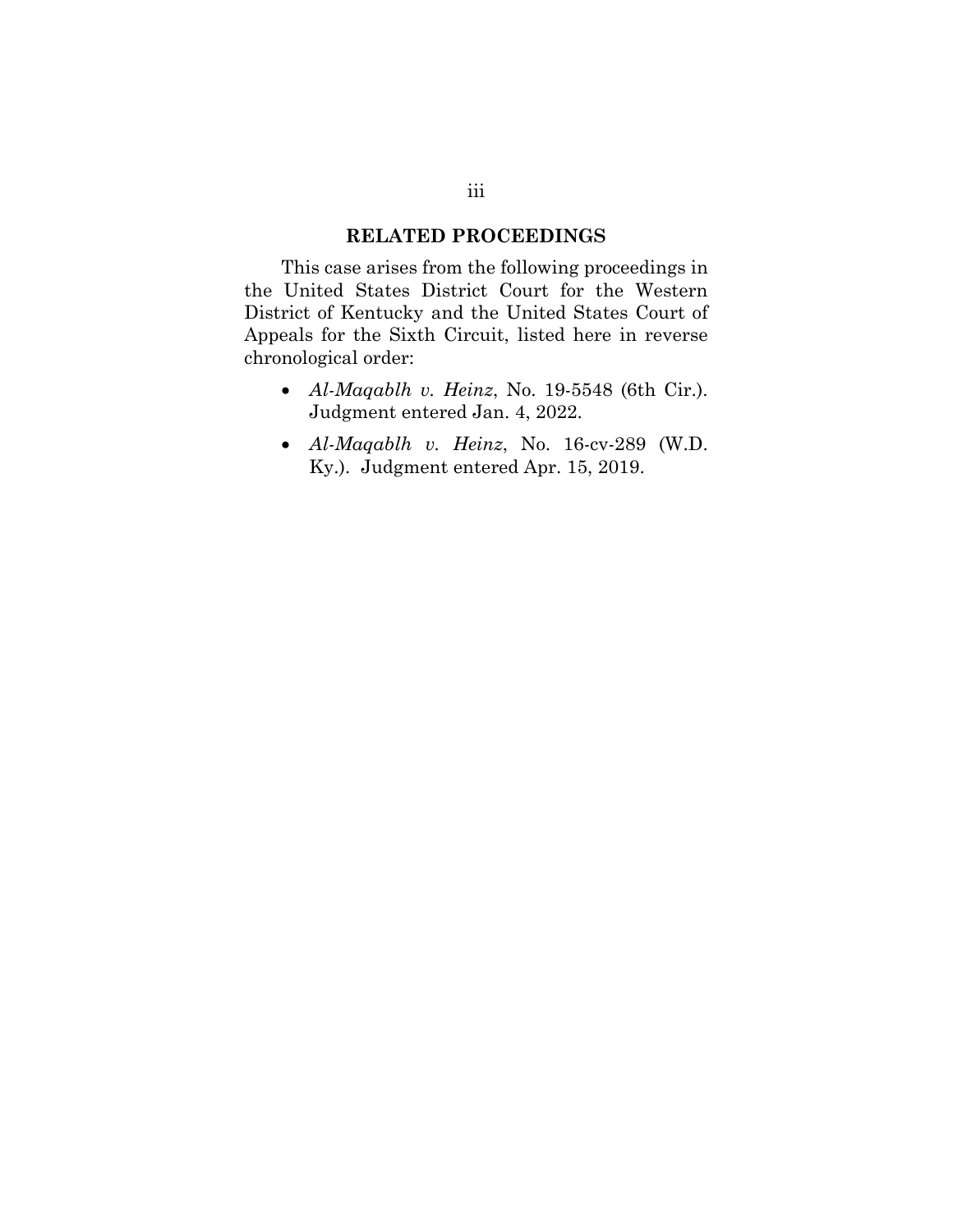## **TABLE OF CONTENTS**

| PARTIES TO THE PROCEEDING           |
|-------------------------------------|
|                                     |
|                                     |
| PETITION FOR WRIT OF CERTIORARI  1  |
|                                     |
|                                     |
| CONSTITUTIONAL AND STATUTORY        |
|                                     |
| REASONS FOR GRANTING THE PETITION 6 |
|                                     |
| <b>APPENDIX</b>                     |

Appendix A

Order of the United States Court of Appeals for the Sixth Circuit, *Al-Maqablh v. Heinz* (Jan. 4, 2022)........... App-1

## Appendix B

Opinion and Order Regarding Attorney Fees of the Western District of Kentucky, *Al Maqablh v. Heinz* (Aug. 14, 2019) .................................... App-16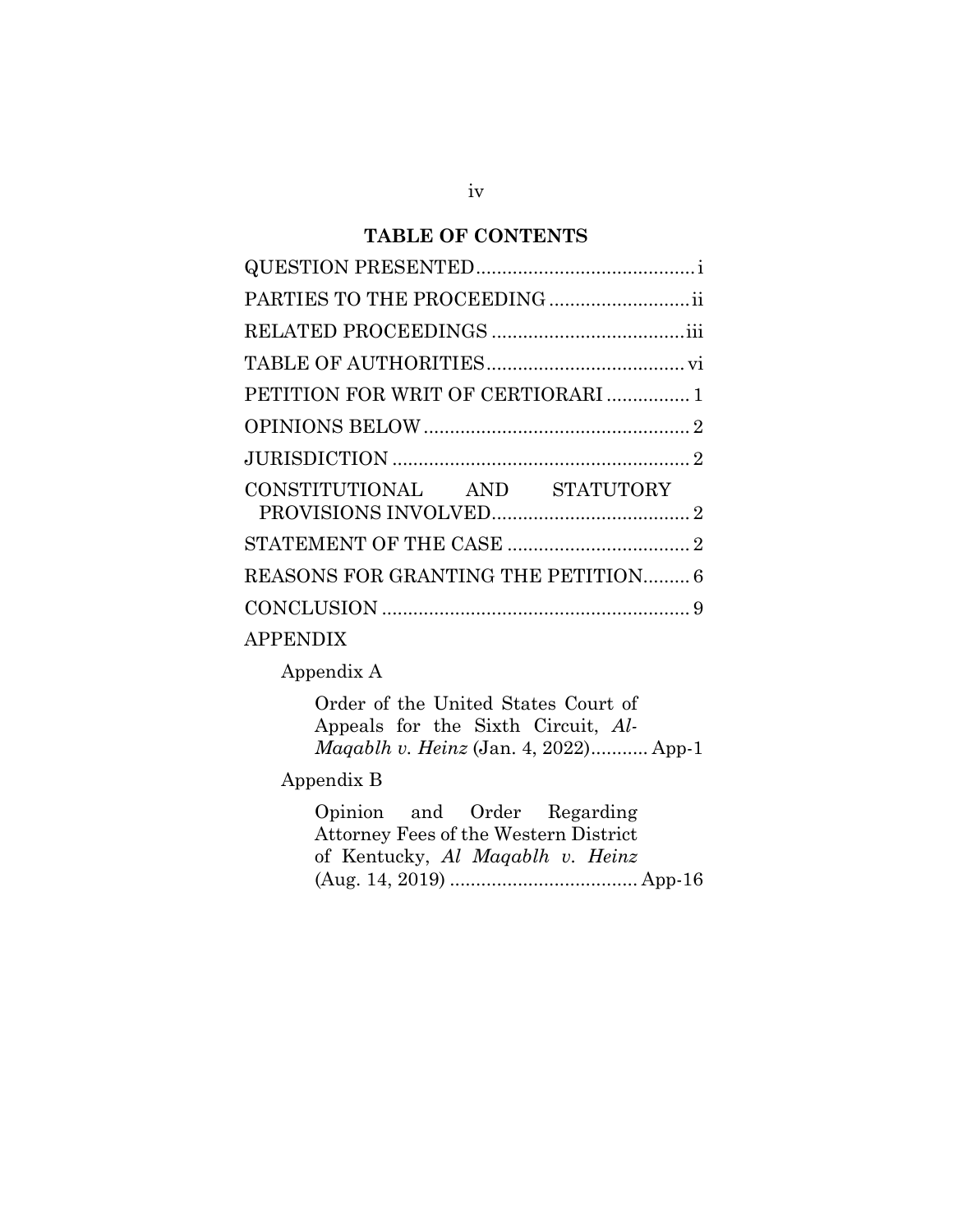## Appendix C

Opinion and Order of the Western District of Kentucky, *Al Maqablh v. Heinz* (Apr. 15, 2019) .......................... App-24

# Appendix D

Judgment of the Western District of Kentucky, *Al Maqablh v. Heinz* (Apr. 15, 2019)..................................... App-31

## Appendix E

*Relevant Constitutional Provisions & Statutes*

| U.S. Const. amend. XIV, $\S$ 1 App-33 |  |
|---------------------------------------|--|
|                                       |  |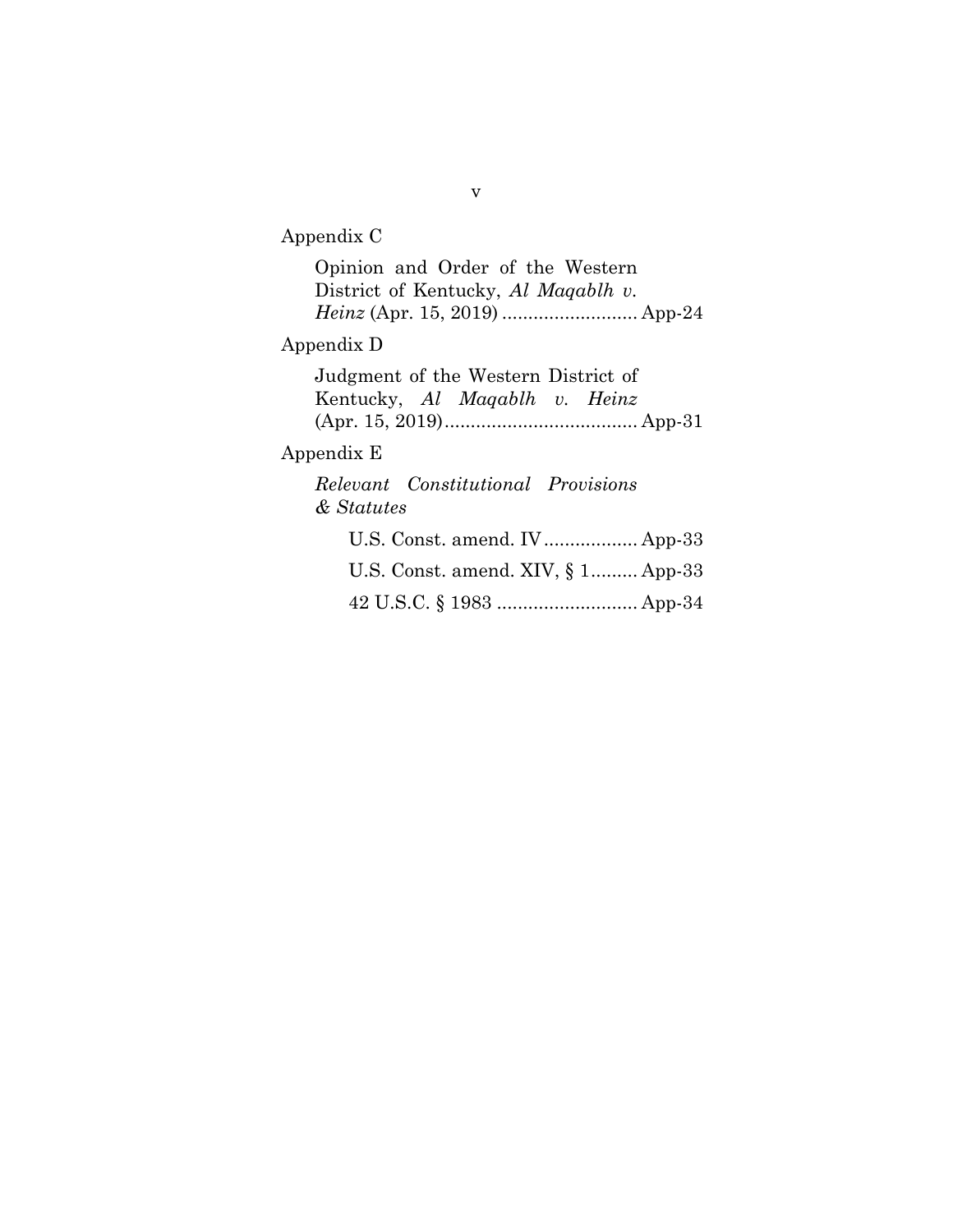# **TABLE OF AUTHORITIES**

## **Cases**

| Jones v. Clark Cnty.,                |
|--------------------------------------|
| 959 F.3d 748 (6th Cir. 2020) 1, 5, 6 |
| Ohnemus v. Thompson,                 |
|                                      |
| Sykes v. Anderson,                   |
|                                      |
| Thompson v. Clark,                   |
|                                      |
| <b>Constitutional Provisions</b>     |
|                                      |
|                                      |
| <b>Statutes</b>                      |
|                                      |
|                                      |
|                                      |
|                                      |
| <b>Other Authorities</b>             |
|                                      |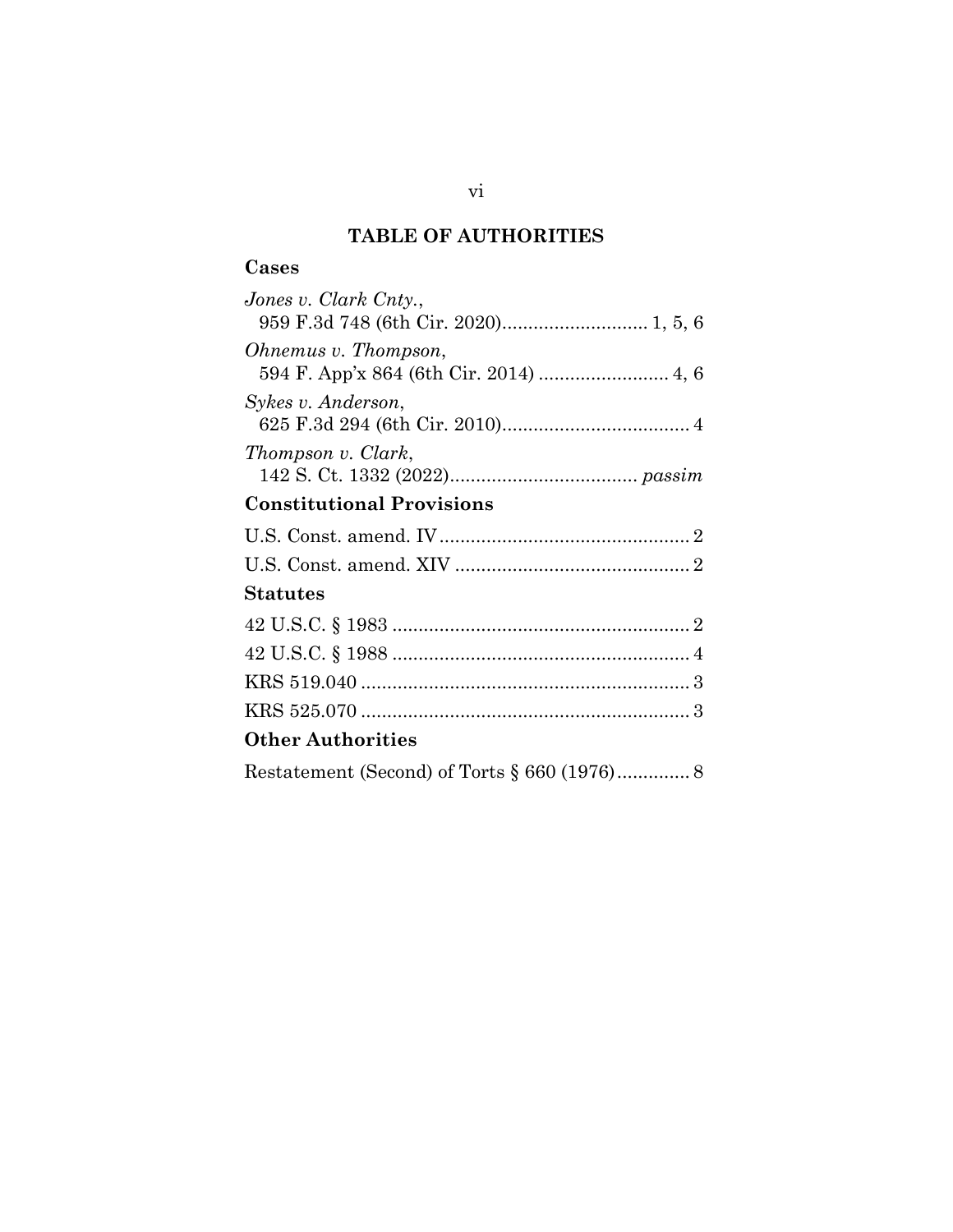## **PETITION FOR WRIT OF CERTIORARI**

After Petitioner's agreement with the prosecutor resulted in the dismissal of the trumped-up charges against him, Petitioner sued Respondents for malicious prosecution under Section 1983. The Sixth Circuit affirmed the district court's rejection of Petitioner's malicious-prosecution claim on a single ground: under Sixth Circuit precedent, a maliciousprosecution plaintiff must show that the proceedings against him terminated in a manner that "'indicates that [he] may be innocent of the charges'" or "that a conviction has become 'improbable.'" App. 6 (quoting *Jones v. Clark Cnty.*, 959 F.3d 748, 765 (6th Cir. 2020)).

On April 4, 2022, this Court decided *Thompson v. Clark*, which held squarely that a plaintiff bringing a Section 1983 claim for malicious prosecution "need only show that the criminal prosecution ended without a conviction"; such a claim "does not require the plaintiff to show that the criminal prosecution ended with some affirmative indication of innocence." 142 S. Ct. 1332, 1341 (2022). Because Petitioner's prosecution undisputedly ended without a conviction, that holding squarely governs this case; indeed, *Thompson* expressly abrogated the Sixth Circuit precedent on which the court below relied in this case. The time for rehearing has passed, the Sixth Circuit's mandate has issued, and this petition is timely. Accordingly, Petitioner requests that this Court grant his petition, vacate the Sixth Circuit's decision, and remand to give that court an opportunity to consider Petitioner's claim in light of *Thompson*.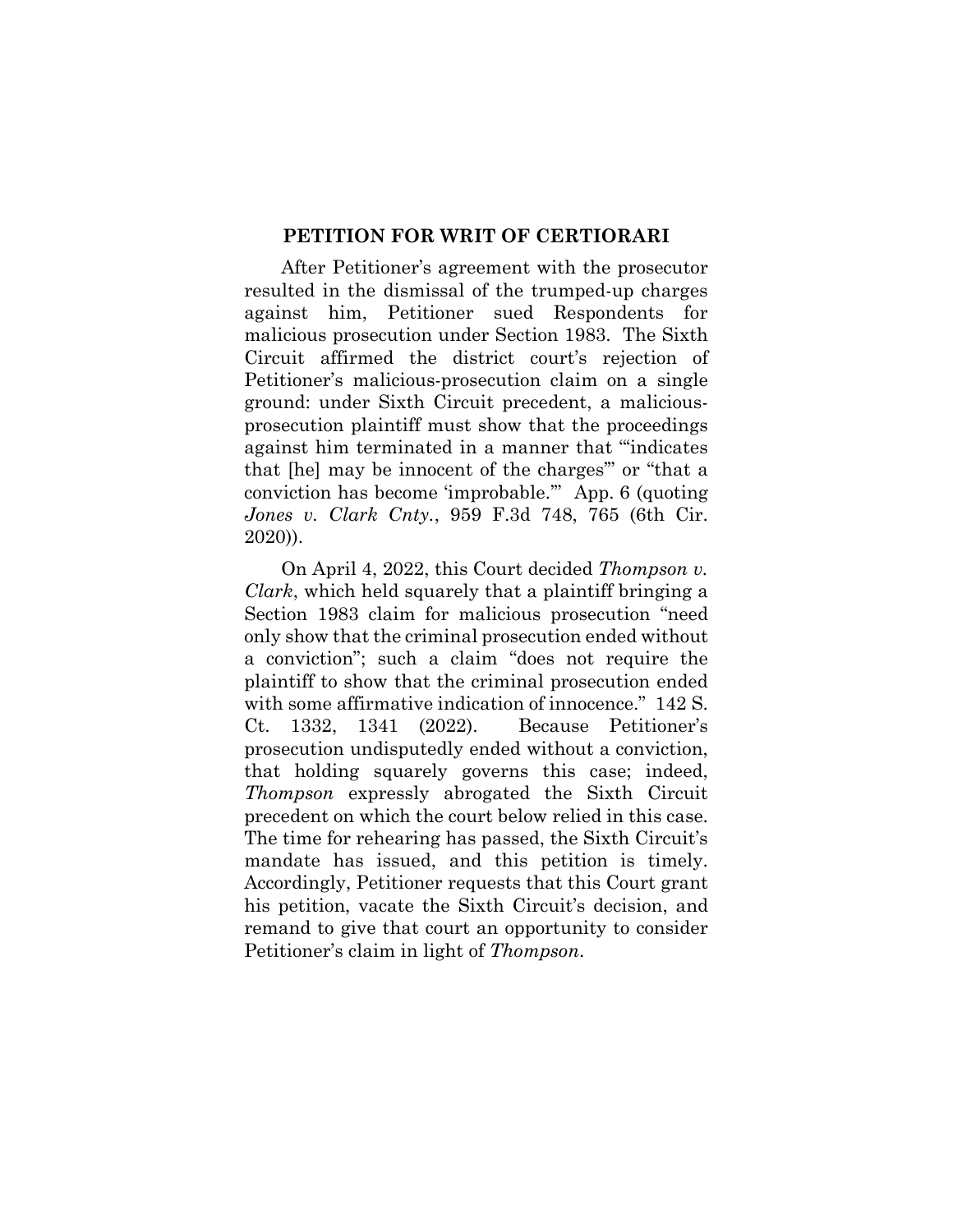#### **OPINIONS BELOW**

The opinion of the Sixth Circuit is unpublished. *See* App. 1–15. The first relevant opinion of the U.S. District Court for the Western District of Kentucky on the parties' motions for summary judgment is also unpublished, but available at 2019 WL 1607534. App. 24–30. The order of the U.S. District Court for the Western District of Kentucky denying Defendants' motion for attorney fees is unpublished. App. 16–23.

#### **JURISDICTION**

The judgment of the Sixth Circuit was entered on January 4, 2022. App. 1–15. On April 4, 2022, this Court extended the time within which to file a petition for a writ of certiorari to and including June 3, 2022. This petition is timely because it was filed before June 3, 2022. This Court has jurisdiction under 28 U.S.C.  $§ 1254(1).$ 

## **CONSTITUTIONAL AND STATUTORY PROVISIONS INVOLVED**

The relevant parts of Amendments IV and XIV to the United States Constitution, and 42 U.S.C. § 1983 are reproduced at App. 33–34.

#### **STATEMENT OF THE CASE**

1. In 2015, Petitioner Ali Al-Maqablh and Respondent Lindsey Jo Alley were engaged in litigation over Petitioner's visitation rights for their son. App. 2. During that time, concerned about Alley's parenting, Petitioner called the police on three occasions to request welfare checks on his child. App. 2. In response, Alley accused Petitioner of using those welfare checks as a means of harassment. With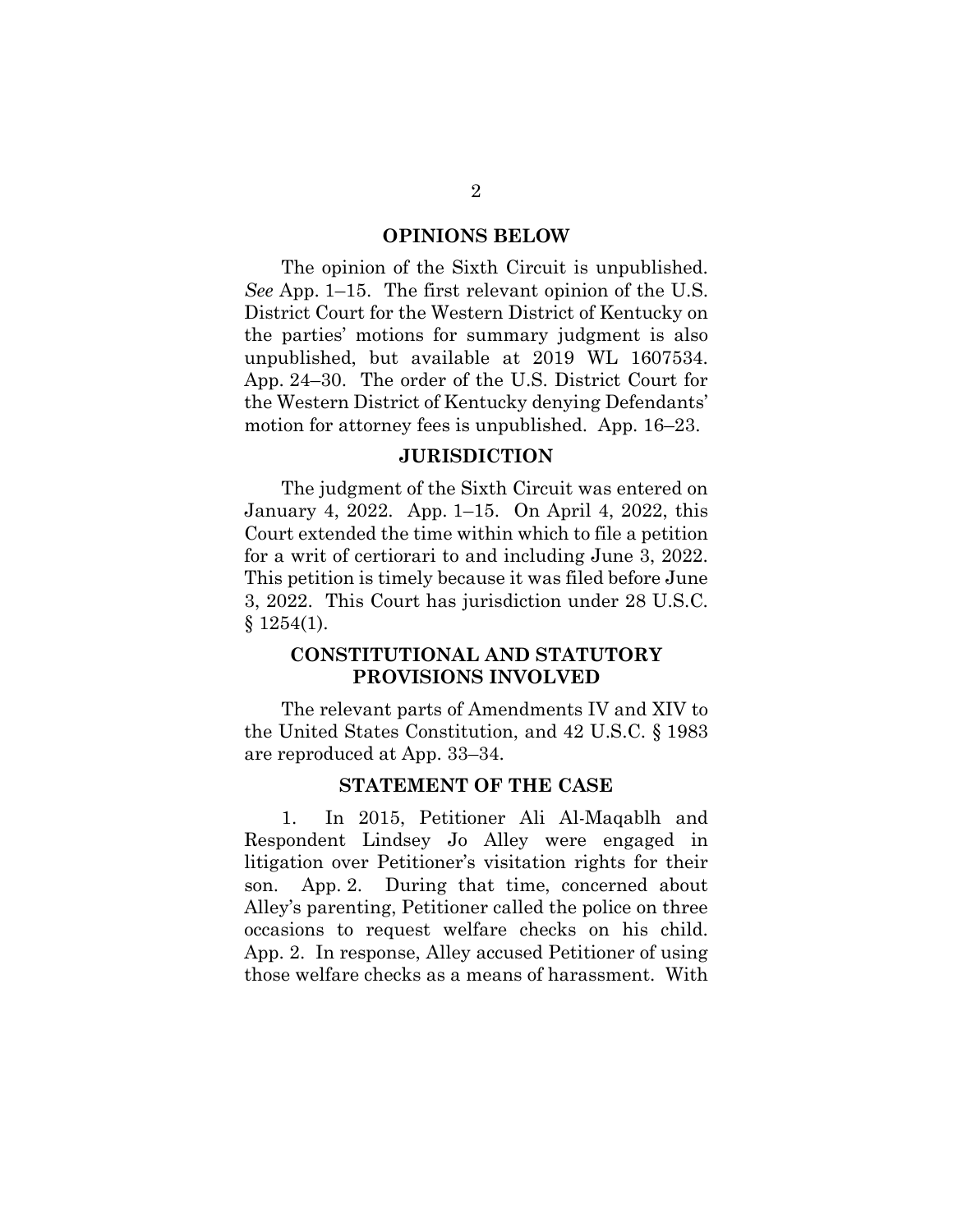the assistance of Respondent James Phelps, a Kentucky state trooper, Alley filed a criminal complaint against Petitioner charging him with one count of harassment under KRS 525.070 and one count of falsely reporting an incident under KRS 519.040. App. 2.

Shortly thereafter, the charges against Petitioner were dropped pursuant to an agreement between Petitioner and the prosecutor, Respondent Crystal Heinz. *See* App. 7. The agreement required Petitioner to promise that he would not assault Alley for three months. App. 5–6. If Petitioner kept that promise, the charges against him would be dismissed and expunged. *Id.* Because Petitioner had never previously assaulted Alley and had no intention of doing so, he readily agreed to those terms. *See id*. Accordingly, after the specified time had elapsed, the charges against him were dismissed and expunged terminating his prosecution without a conviction. App. 28 (district court, noting that "Plaintiff … was neither convicted of nor imprisoned for the relevant charges"); *see also* App. 7 (Sixth Circuit, noting that Maqablh "was merely charged" and not "convicted of a crime").

2. Petitioner sued Respondents in federal district court, alleging several constitutional violations arising from the trumped-up criminal proceedings against him. As relevant here, after initial screening and a series of motions to dismiss, the district court allowed Petitioner to proceed with his Section 1983 claim for malicious prosecution against Respondent Phelps.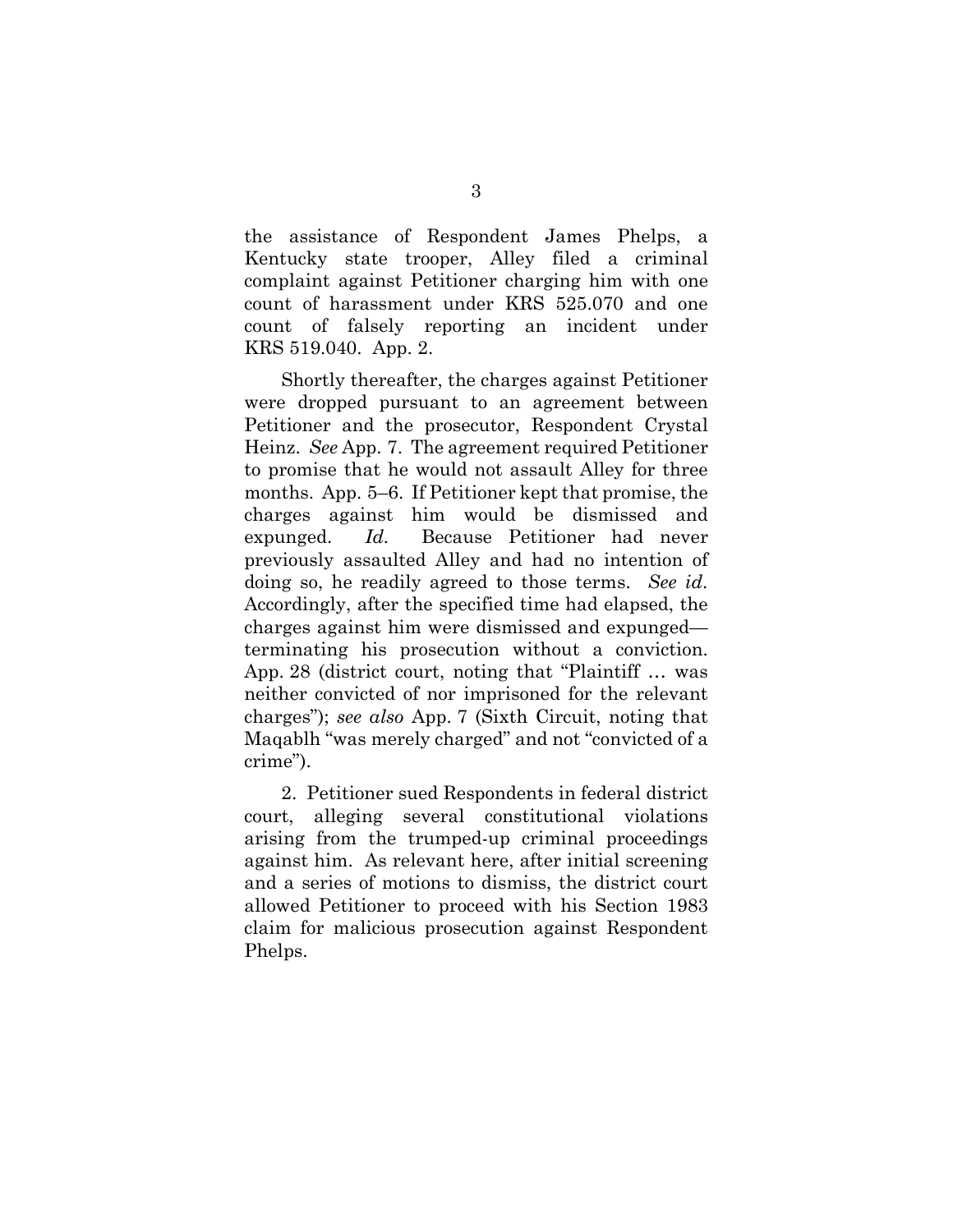But on summary judgment, the court dismissed the claim for failure to satisfy one of the elements of malicious prosecution. The court observed that a claim of malicious prosecution requires the plaintiff to prove that the criminal proceedings "were resolved in his or her favor." App. 26–27 (citing *Sykes v. Anderson*, 625 F.3d 294, 308–09 (6th Cir. 2010)). Here, there was "no factual dispute" about how the criminal proceedings against Petitioner ended: "[b]oth parties acknowledge[d] that the charges against [Petitioner] were dropped pursuant to an informal agreement between [Petitioner] and prosecutor," resulting in no conviction. App. 27. But under Sixth Circuit precedent, a termination of proceedings was considered "favorable" to the accused only if it was "one-sided" and "not the result of any settlement or compromise." App. 29 (quoting *Ohnemus v. Thompson*, 594 F. App'x 864, 867 (6th Cir. 2014)). Because the proceedings against Petitioner ended in a "compromise," rather than in a manner "indicat[ing] that the plaintiff was actually innocent," the court concluded that Petitioner "cannot establish a necessary element of a malicious prosecution claim" and that Respondents were therefore entitled to judgment as a matter of law. App. 29–30.

The district court denied Respondent Phelps' motion for an award of attorneys' fees pursuant to 42 U.S.C. § 1988(b). In doing so, the court noted that Respondents had "not claimed that [Petitioner] brought or continued this lawsuit in bad faith"; nor was Petitioner's lawsuit "frivolous, unreasonable, or groundless." App. 19. To the contrary, the court observed, "[u]ltimately, the Defendants' success came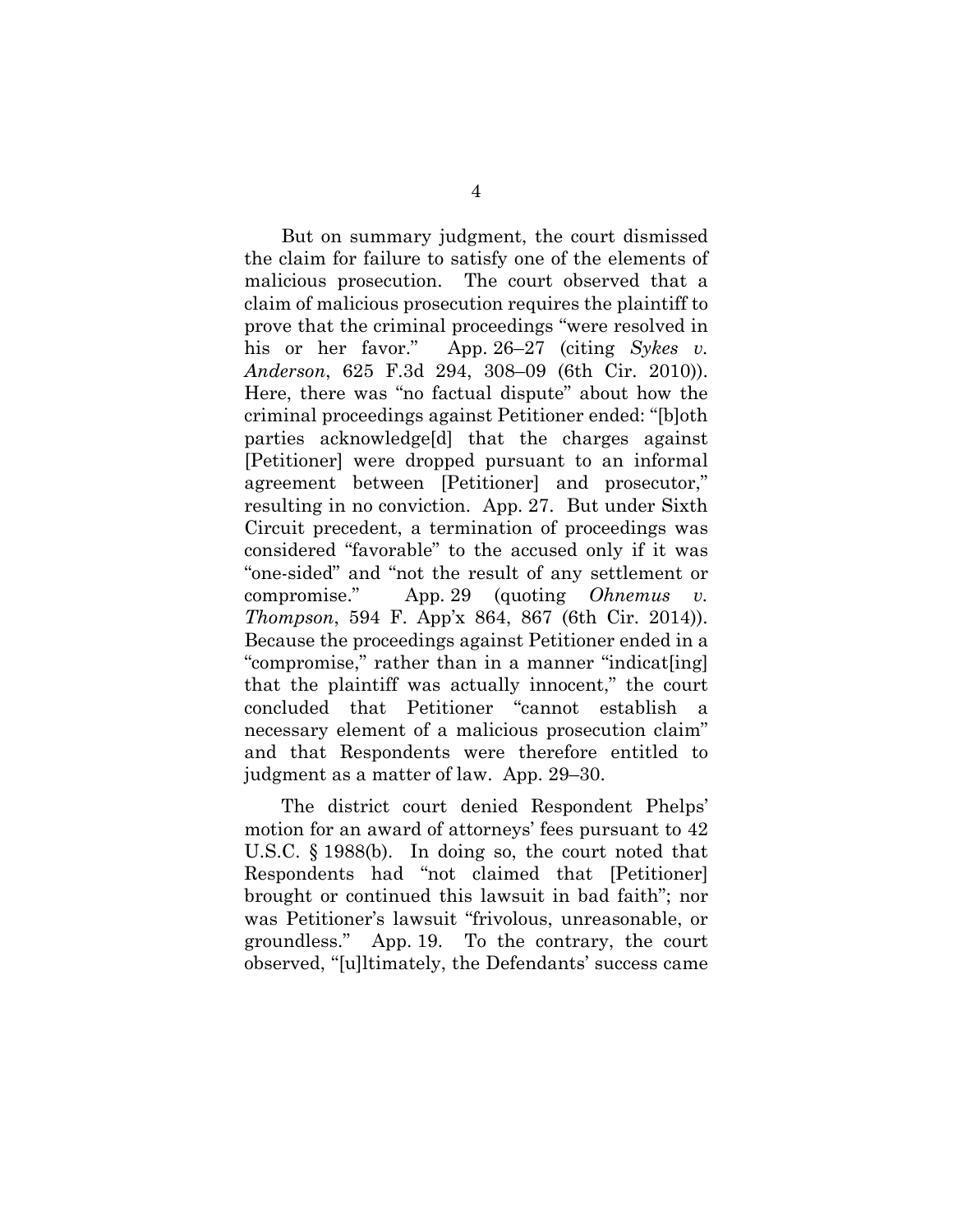down to an issue *with a single element* of Plaintiff's malicious prosecution claims." *Id*. (emphasis added).

3. The Sixth Circuit affirmed the award of summary judgment to Respondents. Like the district court, the court of appeals based its rejection of Petitioner's claim solely on his purported failure to show that Respondents' prosecution of him terminated favorably. App. 15. Specifically, the panel reasoned, Petitioner did not "demonstrate that his dismissal indicates that [he] may be innocent of the charges, or that a conviction has become improbable." App. 6 (quoting *Jones*, 959 F.3d at 765). The Sixth Circuit's mandate issued on January 26, 2022.

Petitioner did not seek rehearing in the Sixth Circuit. On March 24, 2022, Petitioner applied to this Court for an extension of time within which to file a petition for a writ of certiorari. On April 4, 2022, this Court decided *Thompson v. Clark*, 142 S. Ct. 1332 (2022), which resolved a circuit split over what a "favorable termination" entails for purposes of a Section 1983 claim for malicious prosecution. The court held that a plaintiff need not show that the criminal proceedings against him "ended with some affirmative indication of innocence"; instead, "[a] plaintiff need only show that the criminal prosecution ended without a conviction." *Id.* at 1341.

That same day, the Court granted Petitioner's request to extend the deadline for filing his petition to June 3, 2022.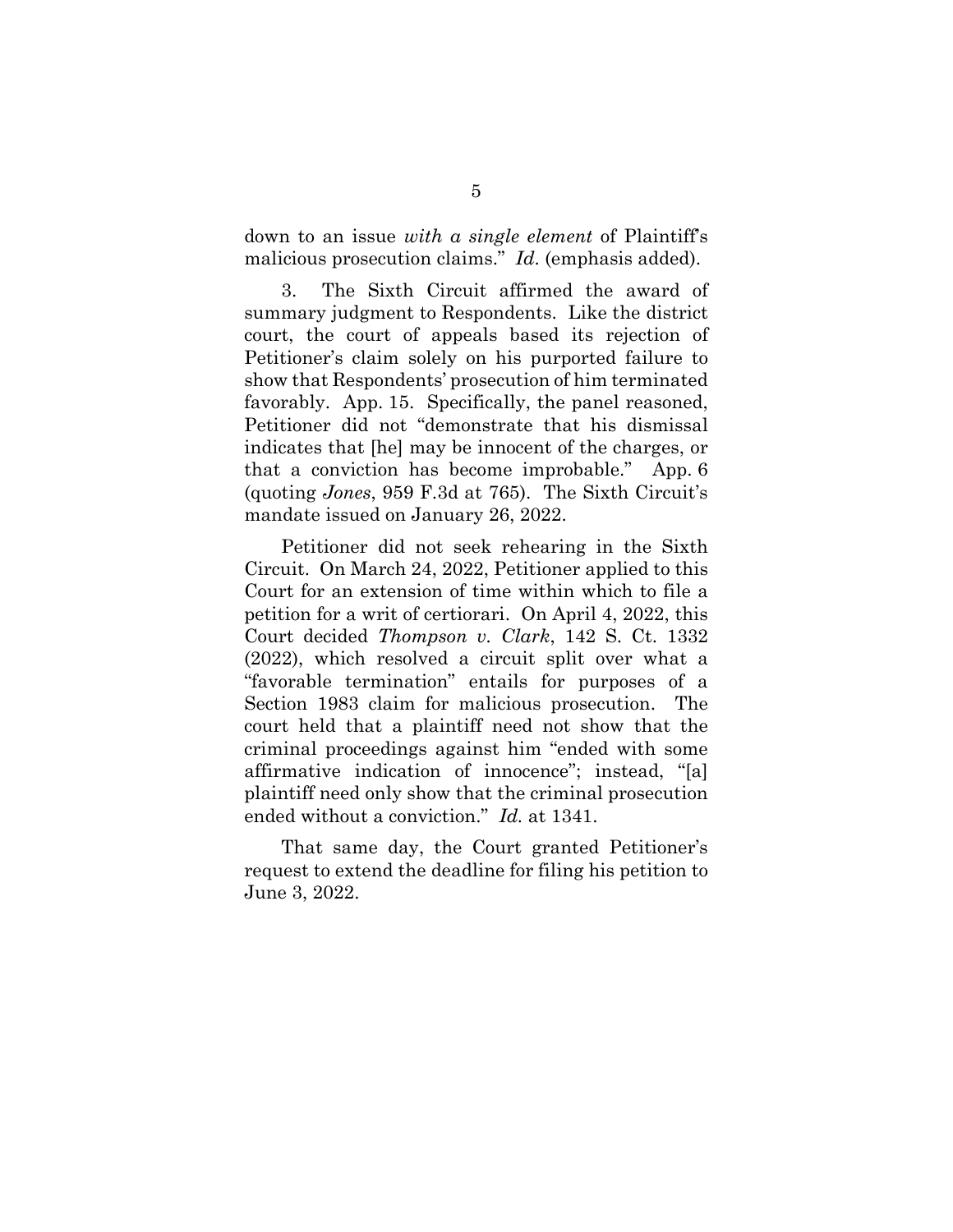#### **REASONS FOR GRANTING THE PETITION**

The Court should grant the petition, vacate the Sixth Circuit's judgment, and remand in light of *Thompson*.

Before *Thompson*, the courts of appeals generally recognized that a plaintiff could bring a Fourth Amendment claim for malicious prosecution under Section 1983, but divided over the application of one element of that claim: the requirement that the plaintiff "demonstrate … that he obtained a *favorable termination* of the underlying criminal prosecution." *Id.* at 1335. As relevant here, the Sixth Circuit required a plaintiff to show that the dismissal of the underlying prosecution "indicates that [he] may be innocent of the charges or that a conviction has become improbable." App. 6 (quoting *Jones*, 959 F.3d at 765). In other words, the Sixth Circuit reasoned, the "dismissal must be one-sided and not the result of any settlement or compromise," because a settlement or compromise says nothing about the plaintiff's innocence of the crime charged. App. 5 (quoting *Ohnemus*, 594 F. App'x at 867). Adhering to that precedent, the court below observed that because Petitioner's prosecution had terminated pursuant to a compromise—albeit without a conviction—Petitioner could not satisfy the favorable-termination requirement. *See* App. 5–6.

The Sixth Circuit was one of several circuits that all imposed similarly steep criteria for satisfying the favorable-termination requirement. *Thompson*, 142 S. Ct. at 1336. The Eleventh Circuit, in contrast, applied a different test, holding that "a favorable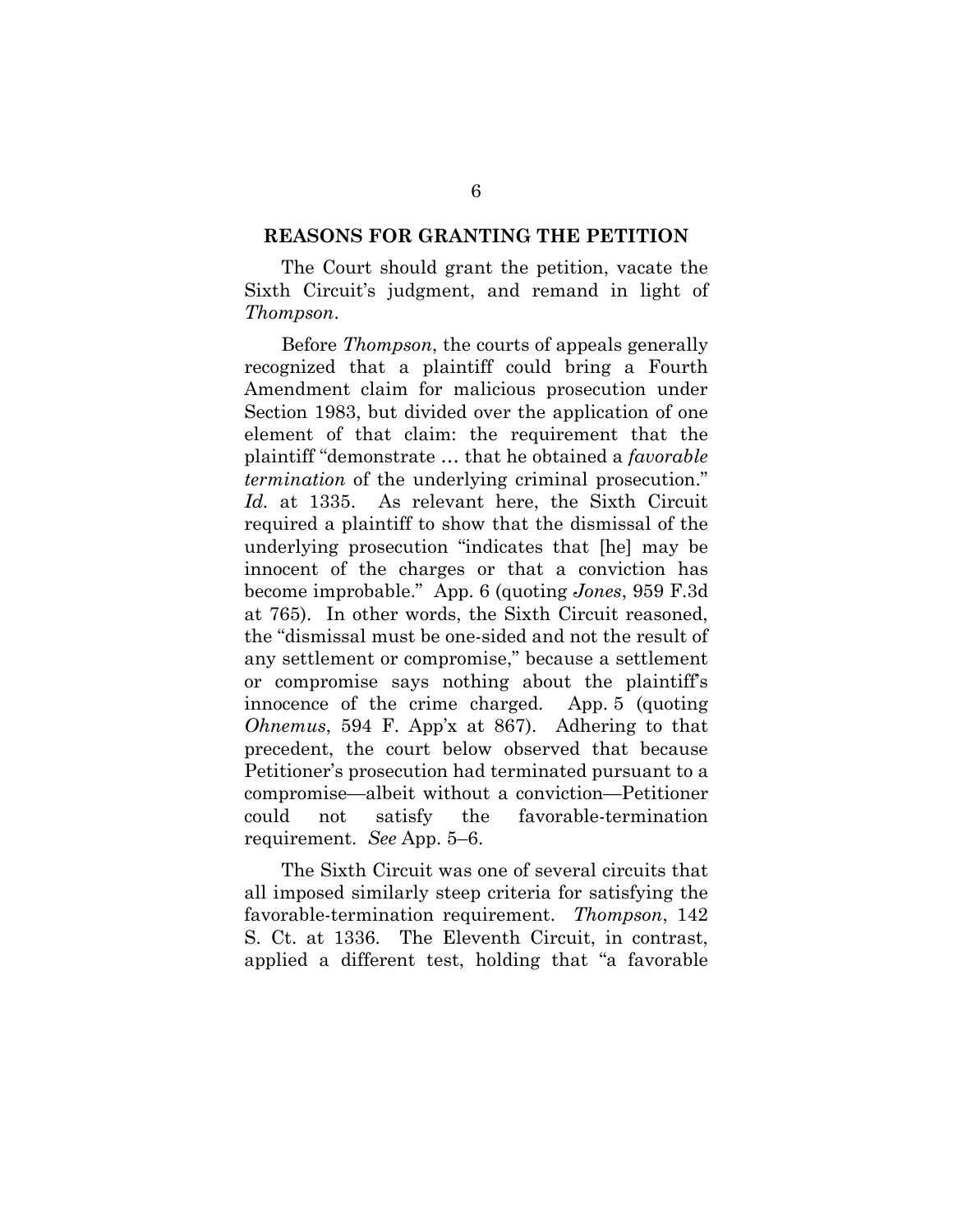termination occurs so long as the criminal prosecution ends without a conviction." *Id.*

This Court granted certiorari to resolve that split and adopted the Eleventh Circuit's view, holding unequivocally that a plaintiff "need only show that the criminal prosecution ended without a conviction." *Id.*  at 1341. The Court framed the issue in *Thompson* as whether "it suffice[s] for a plaintiff to show that his prosecution ended without a conviction," or whether the plaintiff must "also demonstrate that the prosecution ended with some affirmative indication of his innocence, such as an acquittal or a dismissal accompanied by a statement from the judge that the evidence was insufficient." *Id.* at 1335, 1338. The Court left no doubt about its holding on that question, repeatedly declaring that a "a plaintiff need *only* show that his prosecution ended without a conviction." *Id.*  at 1335, 1341 (emphasis added). Thus, even though the plaintiff in *Thompson* had shown only that the charges against him were dropped without explanation—an outcome that was at best equivocal about his innocence—the Court held that he had satisfied the favorable-termination requirement. *Id.* at 1335.

En route to its holding, the Court expressly rejected the Sixth Circuit's reasoning on the favorabletermination requirement. *See Thompson*, 142 S. Ct. at 1340. The Court identified *Jones v. Clark County* on which the Sixth Circuit relied in reaching its conclusion in this case, App. 6—as one of several cases in which the courts of appeals had gone astray. *Thompson*, 142 S. Ct. at 1340*.* These courts erred, the Court reasoned, in relying on a comment in the Second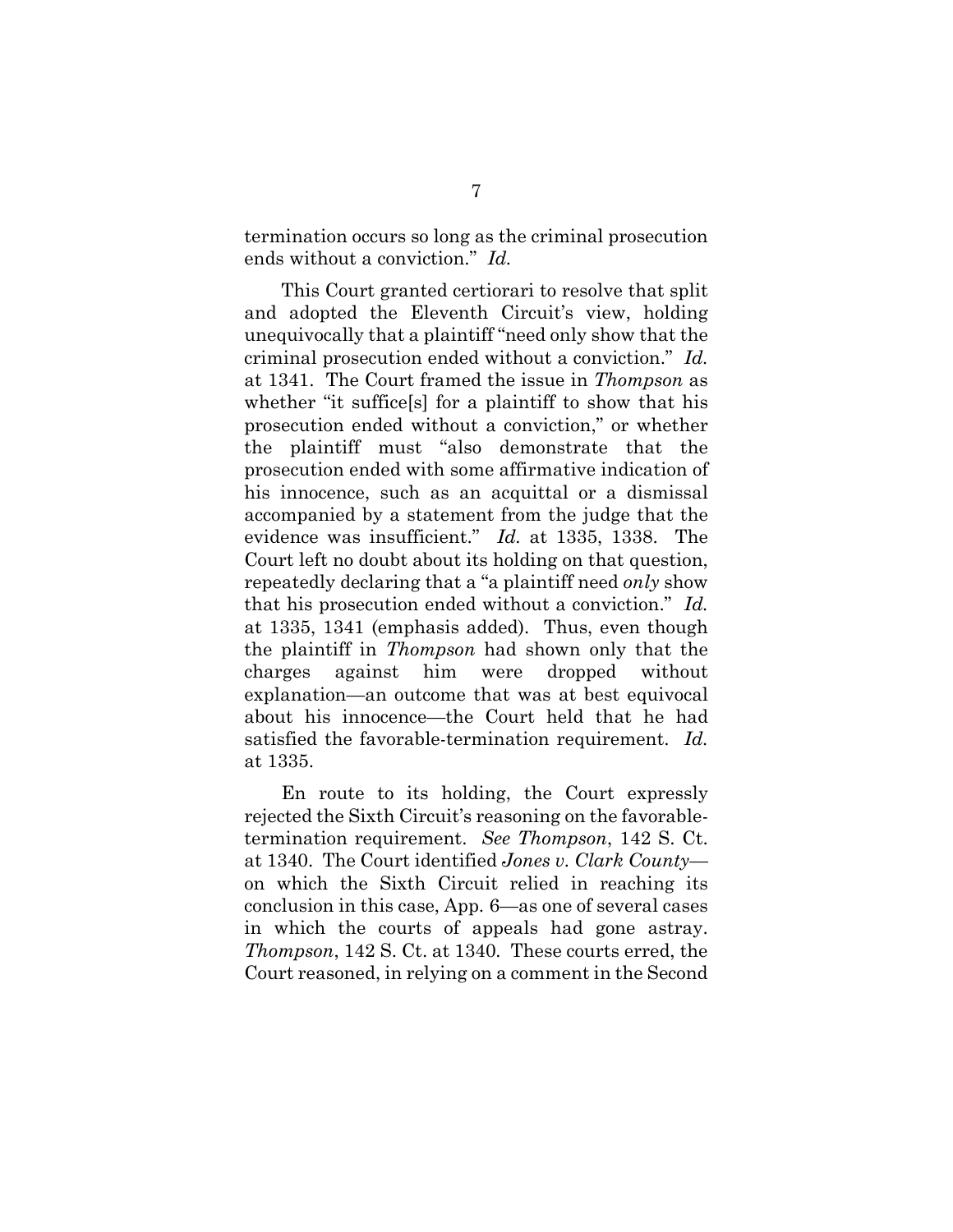Restatement of Torts, which opined that, "for purposes of a malicious prosecution claim, a criminal case terminates 'in favor of the accused' when the prosecution ends in a way 'as to indicate the innocence of the accused.'" *Id.* (quoting Restatement (Second) of Torts § 660 & cmt. *a* (1976)). The Court explained that this reliance on the 1976 Restatement was "flawed" because the Restatement "did not purport to describe the consensus of American law as of 1871," as required for determining the elements of a constitutional claim under Section 1983. *Id*. And the American tort-law consensus as of 1871 "did not require a plaintiff in a malicious prosecution suit to show that his prosecution ended with an affirmative indication of innocence." *Id*.

Summary vacatur and remand are especially appropriate here because correctly applying the rule of *Thompson* is likely to determine the case's outcome. Both the district court's judgment and the Sixth Circuit's affirmance of that judgment turned on the Sixth Circuit's now-obsolete understanding of the favorable-termination requirement. App 6–7; App 29– 30; *see* App. 19 (noting that Petitioner's claim failed only because of that "single element").

Accordingly, this Court should grant the petition, vacate the Sixth Circuit's decision, and remand for further proceedings in light of *Thompson*.